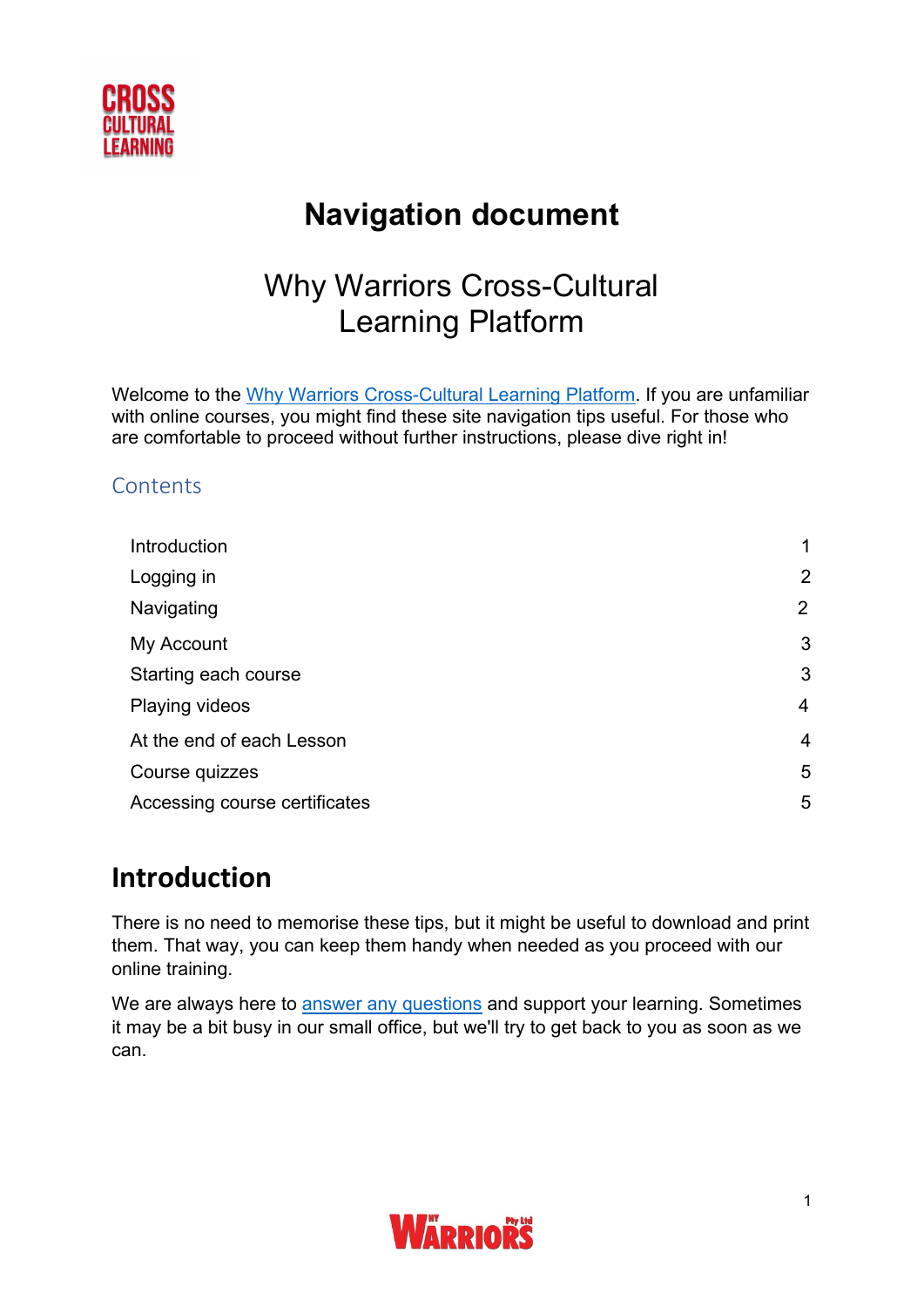

# <span id="page-1-0"></span>**Logging in**

You will need to enrol and purchase a course to get access to them.

After purchasing one of our online courses, please visit the Why Warriors Cross-Cultural Learning Platform [Home](https://learn.whywarriors.com.au/) page and log in by clicking on the **MY ACCOUNT** button at the top.

You will then need to enter your username or email address and password.

Your **username** and **password** will have been sent to you in the introduction email called (Your Why Warriors' Cross-Cultural Learning account has been created!), from (ww accounts team  $\omega$  wwaccounts $\omega$ warriors.net.au) when you first registered.

If you have forgotten your password click on [lost your password](https://learn.whywarriors.com.au/my-account/lost-password/) to reset.

## **Navigating**

### **Some General Rules:**

Any underlined words are generally active links – if you click on them, they will take you directly to that page.

**If you get lost** at any time, click on the red **CROSS-CULTURAL LEARNING** logo at the top left, and it will return you to the home page.

### **Take a tour:**

Before beginning one of our courses, we recommend you take a quick tour around the Cross-Cultural Learning site to become familiar with its layout.

After logging in, click on the *H*ome, *About*, *Contact* and *FAQ* tabs across the top of the page, and have a read through the content on these pages.

To see your purchased courses, click on the **MY ACCOUNT** at the top of the page. When you are in **My Account**, you can view your purchased courses listed under **Your Courses**. Simply click on a course to begin.

The course Home Page will open up. Once there, scroll down past **Course Description** to **Course Content** and click to begin.

There is also a second way to see the courses you purchased. On the Learn site Home page, click **Courses** at the top of the page. This will take you to the *All* 

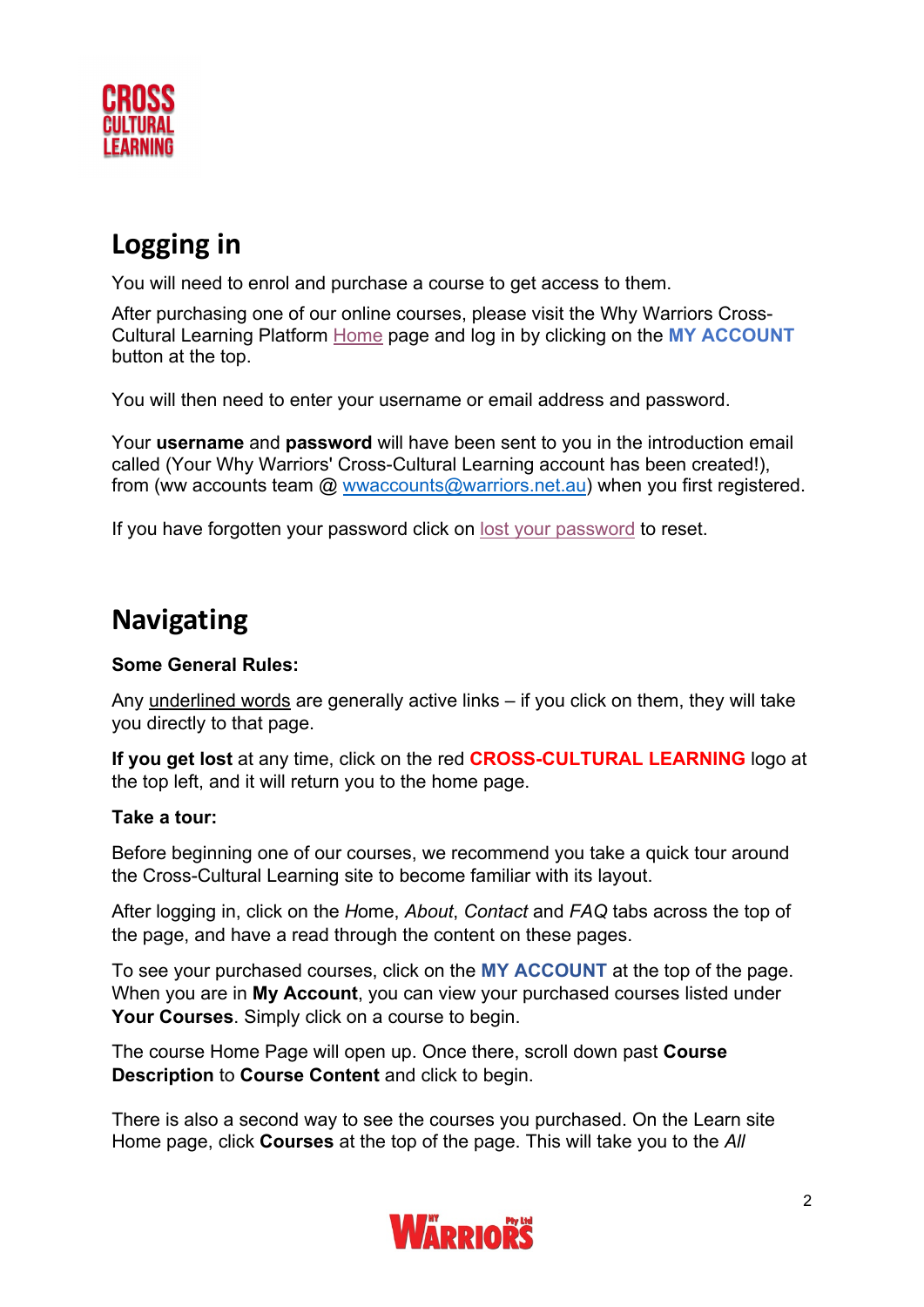

*Courses* page. Then scroll down past **What You'll Learn** to **Cultural Learning Courses**.

Here you will see the courses with flags in the top left-hand corner of the thumbnail pictures to show the status of each course within **Your Account**.

If you have purchased a course, it will show a blue *Enrolled* flag. When you have completed a course, the flag will be a green *Completed* flag. Any course you can still purchase will display a green *Price* flag.

When ready, click on the **Continue Study** button below any of the course thumbnails showing *Enrolled* to enter that course from here.

## <span id="page-2-0"></span>**My Account**

Once logged into **MY ACCOUNT** you will be able to access all of your purchased courses. Plus, you will have access to other information about your account details.

Under **My Account** on the left, there is a menu where you can view **Orders** (where you can also access your invoices), check for any **Downloads** you might have made, change your billing or shipping address in **Address**, edit your username and password in **Account Details**, **Logout**, or return to **Your Courses** by clicking **Dashboard**.

Remember, if at any time you get lost, simply click on **MY ACCOUNT** at the top of the page to return to **Your Courses**.

#### **Can't see the MY ACCOUNT button?**

If you are inside a course chapter or lesson, you will not be able to see the **MY ACCOUNT** button at the top of the page. In this case, click on the red **CROSS-CULTURAL LEARNING** logo at the top left, or hover your mouse over the '**Hello [your name]'** at the top right-hand corner. Only there inside purchased courses. Hovering over this will give you drop-down menu with **Course Home** or **Logout.**  Click on **Course Home** to go back to the home page of the course you are in.

### <span id="page-2-1"></span>**Starting each course**

When you are in **My Account**, you will see your purchased courses listed under **Your Courses**. Simply click on a course to begin. This will take you to the course home page.

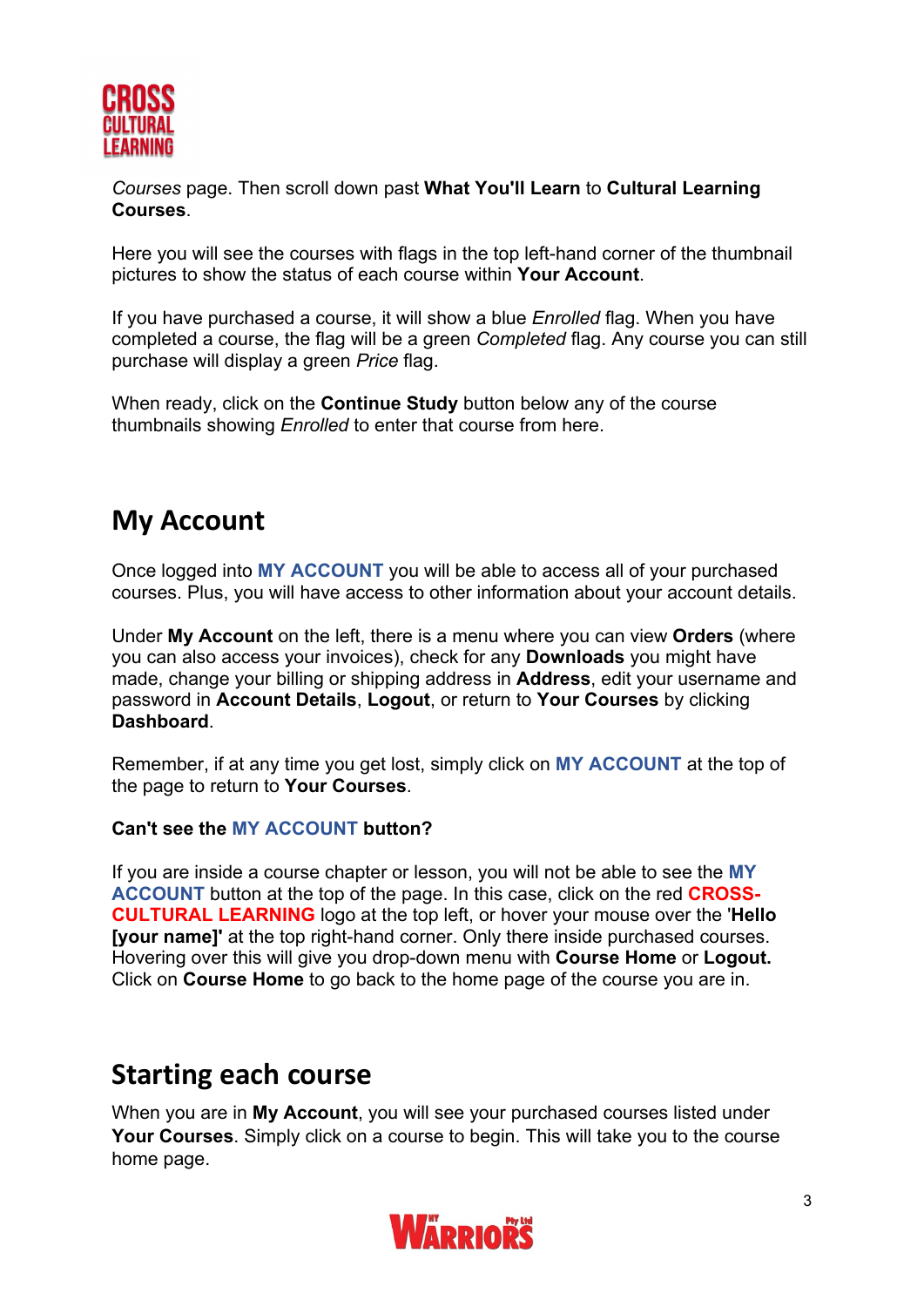

Now scroll down on the course home page, past **Course Description** to **Course Content.** 

You can use the **Expand** or **Expand All** buttons to get a sense of the whole course and its material. But we recommend you **Collapse All** and click on the first large heading, which is usually an introduction to the Course or Chapter.

**\* Note:** for the [Tips for Teachers](https://learn.whywarriors.com.au/courses/tips-for-teachers/) course, click on the *10 Tips for Teachers* heading at the top of the menu to begin (rather than on *Tip One*).

The Introduction page will generally have special instructions to help you navigate the whole course. When you are ready, click on the first **Lesson** to begin.

If an **Error** occurs when a Lesson is loading, try refreshing the page or click on the Lesson again to reload.

## **Playing videos**

There are lots of great videos in our online courses, so please make sure you have your sound switched on!

Start and stop each video by clicking on the video. After you have initially started and stopped the video by clicking on it, you can also use the space bar to stop or start the video from then on.

There are a number of buttons along the bottom of each video; they are not all displayed until you have initially started and stopped the video.

If you hover over the video with your mouse, you will see where you can replay, skip forward, adjust the volume, use subtitles, or expand the video to a full screen. If you expand to full screen, just hit the **Esc** button on your keyboard to come back to a small size video.

### <span id="page-3-0"></span>**At the end of each Lesson**

At the end of each Lesson, click the **Mark Complete** button at the bottom of the page, and this will take you to the next Lesson. Clicking the **Mark Complete** button simply keeps tabs of where you are up to in the course.

If at any time you want to go back and revisit a Lesson, simply double click on the Lesson you wish to revisit, even if it is marked **Complete**. Access to any Lesson in your purchased courses is valid for 12 months.

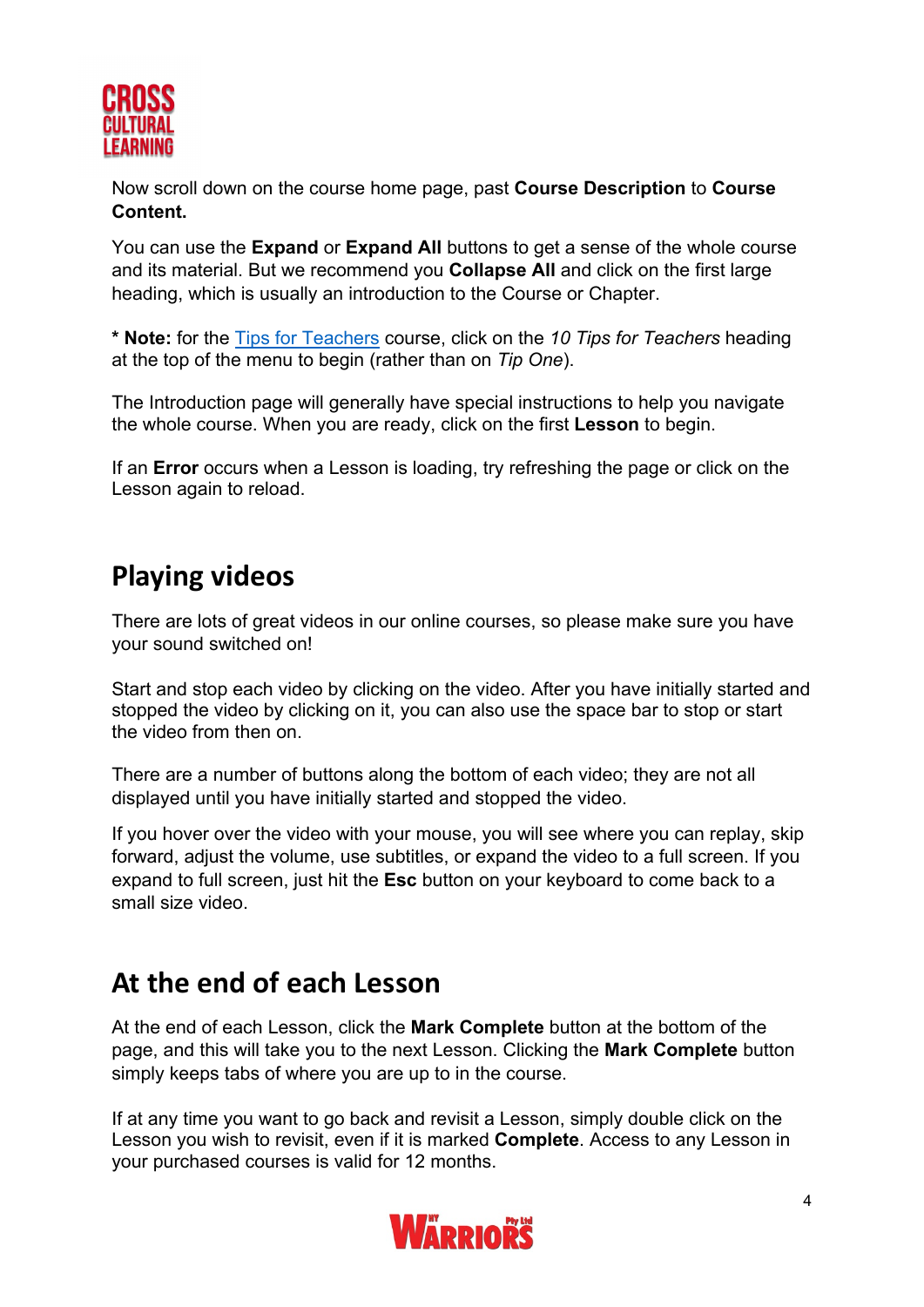

## <span id="page-4-0"></span>**Course quizzes**

Some courses have a quiz in the Final Chapter, while others, like *Tips For Teachers* do not have a quiz.

### **Courses with a Quiz**

If you are in the final Lesson of a course with a quiz, the Chapter Quiz will need to be completed before you can move on.

For all quiz's please note there may be more than one right answer to some of the questions.

Click the **Start Quiz** button to begin. After answering each question, click **Next** to continue to the next question. On the last question, a **Finish Quiz** button will appear. Answer the last question first before clicking on it.

You will see your results at the end of the Quiz. If you pass, a button that says **Passed. Click to Continue,** will be displayed. If you did not, click **View Questions** to see which one/s you got wrong. You must pass each Quiz before you can move on. Click **Restart Quiz** to try again – there is no limit for doing this.

### **Final Quiz**

There is a short **Final Quiz** of 4 questions at the end of some of our courses. You must get all 4 questions correct to access your completed **Course Certificate**.

If you did not get 100%, click **View Questions** to see what you got wrong. Or click **Restart Quiz** to try again.

When you achieve 100%, a blue button that says **Passed. Click to Continue** will appear. Clicking this will take you to the top of your course home page, where you can click the **Mark Complete** button. The course should now be finished.

## <span id="page-4-1"></span>**Accessing course certificates**

To receive your **Course Certificate**, you will need to make sure all the Lessons and Chapters in the course are marked as **Complete**. The progression bar that appears in different places with ticks beside every Lesson and Chapter will show if you have achieved this. If one is not ticked, go back into that Lesson and close it off by marking it as **Complete**.